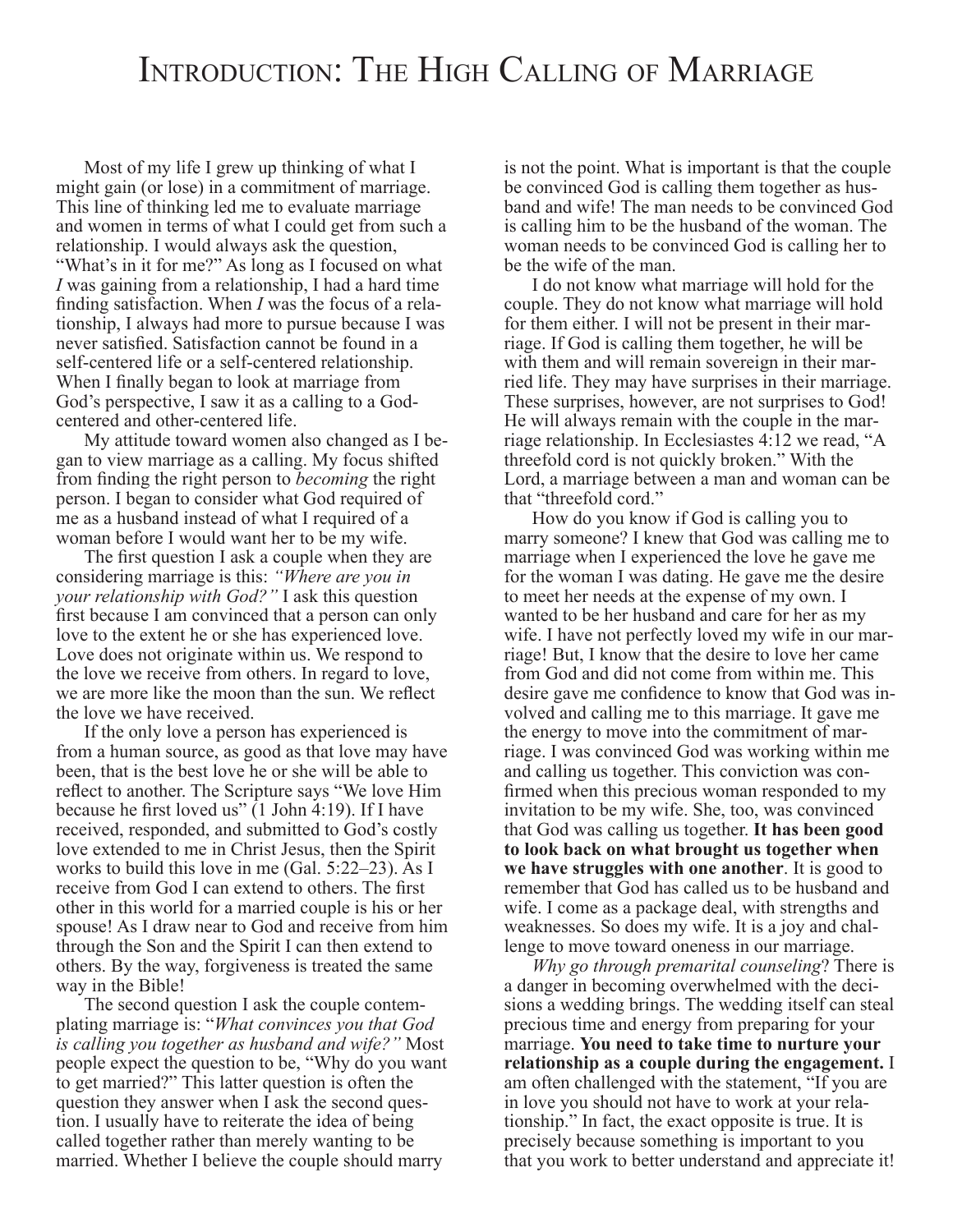Marriage takes two people willing to engage in the relationship and work toward oneness. It is important to consider your marriage before the wedding rather than after it. Here are some reasons why premarital counseling is valuable:

- 1. It will help you prepare for your *marriage* not just your wedding. A great wedding will not hold a marriage together.
- 2. It will enable you to discuss issues that need to be addressed, and are easier to address, before you commit your lives together at your wedding.
- 3. It will help you come to a common goal of oneness to work toward in marriage.
- 4. It will give you tools to create an environment where oneness can flourish.
- 5. It will help you see things from your spouse's perspective. Anticipating your marriage together will help you grow in this skill.
- 6. It will help you prepare for, if not avoid, the common pitfalls many couples experience in marriage.

Preparation can only help. The more you put into preparing for your marriage the more you will get out of it!

It is most helpful to go through These lessons separately. Think through the Scriptures and questions individually and then come together to discuss your thoughts. This is why having individual books will be helpful. It is most important to discuss these issues together. I recommend meeting with someone you respect who can help you prepare for marriage by walking you through your premarital counseling, such as a pastor or counselor. If those options are not accessible, you might ask a couple with a solid marriage relationship to help you go through the workbook and prepare for your life together.

Each session of this workbook will cover a particular area of marriage. Within each session you will find introductory remarks, Scriptural references, potential trouble spots, references to concepts and books by others, and discussion questions. These are all intended to prepare you for the issues you will face in marriage and to equip you with tools to handle these issues when they arise.

*What about the physical aspect of your relationship*? Many couples struggle with physical intimacy during dating and the engagement period. God created sexual intimacy for our good and for the safety and security of marriage. His instruction concerning this matter is for our benefit! God has our best interest in mind. You may be tempted to become sexually intimate, rationalize, and give in to the temptation because you are planning to marry. However, sexual intimacy outside of the covenant of marriage will confuse your relationship. It will often cause more confusion for the woman. Physical intimacy can actually prevent you from working to build an emotional oneness in your relationship because it creates a lack of trust!

In the Song of Solomon 8:4 we read, "O daughters of Jerusalem, that ye stir not up, nor awake my love [physical intimacy] until he please [the covenant of marriage]." As your emotional and spiritual oneness grows, your desire to express that oneness physically will likely increase. You need a plan to handle that temptation. Boundaries are helpful (i.e., avoid unstructured time alone in the late evening; avoid arousing sexual desires; avoid lying down together).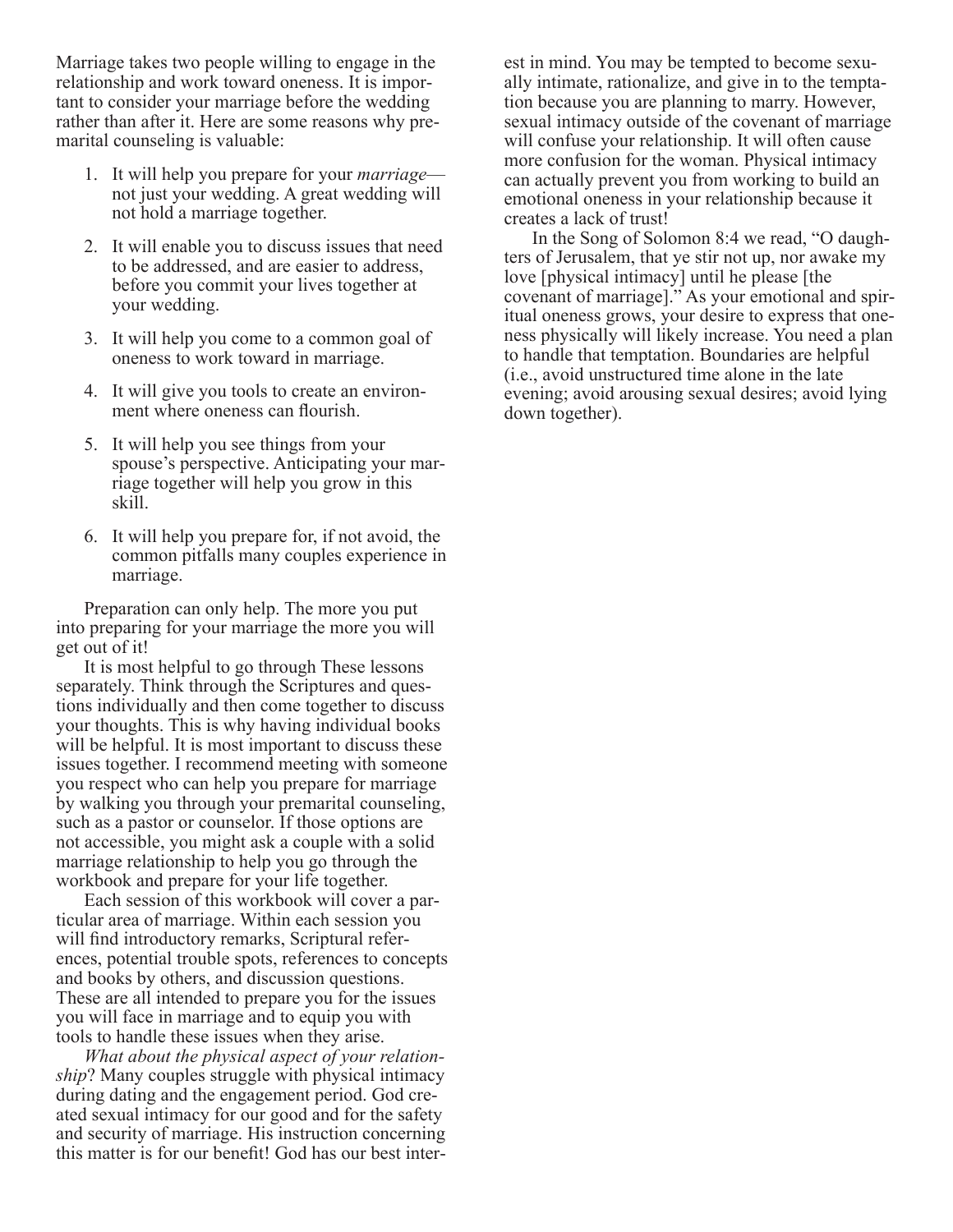### **Session 1**

# **THE** *B***IBLICAL PERSPECTIVE OF** *M***ARRIAGE**

The reason for discussing the purpose of marriage is to anticipate the commitment you will be making in marriage. Your perspective of what marriage is and of what a husband and wife should be comes from your parents, family, other relationships you have seen, and perhaps, what you have read in God's Word. You and your fiancé have had different experiences. Hopefully your separate perspectives on marriage will overlap a great deal. You need to look at your different perspectives and place them through the grid of God's Word to filter out wrong attitudes and ideas and to embrace appropriate attitudes. A common standard from which you are both working is essential. Hopefully it will be consistent with God's Word. The following questions will help you reach this common understanding from which you will build your marriage.

- 1. Briefly describe a healthy marriage.
- 2. List three key elements of a good marriage.
- 3. What is the primary purpose of marriage?
- 4. Is marriage a contract? Why or why not?
- 5. What commitment will you make when you take marriage vows?
- 6. When and where did the institution of marriage originate?

#### **VOWS**

To keep a vow does not mean to keep from breaking it. If that were the case, marriage vows would be broken the day they were made. This is where a vow differs from a mere promise or resolution. A resolution, once broken, must either be forgotten or made again. But a vow retains its power and validity irrespective of conduct. It is not like the signing of a legal contract and not like any other form of human promise. A person cannot promise to love another person; he can only vow to do so. A vow is, per se, a confession of inadequacy and an automatic calling upon the only adequacy there is, which is the mercy and power of God. From *The*

*Mystery of Marriage* by Mike Mason ([Sisters: Multnomah, 1985], 115–16).

SCRIPTURAL REFERENCE

Genesis 2:15–25

#### DISCUSSION QUESTIONS

- 1. Why do you think God created us male and female?
- 2. God instituted marriage in one sentence! What are the three key elements? (Gen. 2:24).
- 3. What ways should you both "leave" father and mother? Why is this important?
- 4. When will you have difficulty seeing yourself first as a husband or wife?
- 5. What does it mean for a man and woman to "be united" in marriage?
- 6. List some things you can do as a couple to create an environment for this union in your marriage.
- 7. What does "for two, saith he, shall be one flesh" mean? (see 1 Cor. 6:16).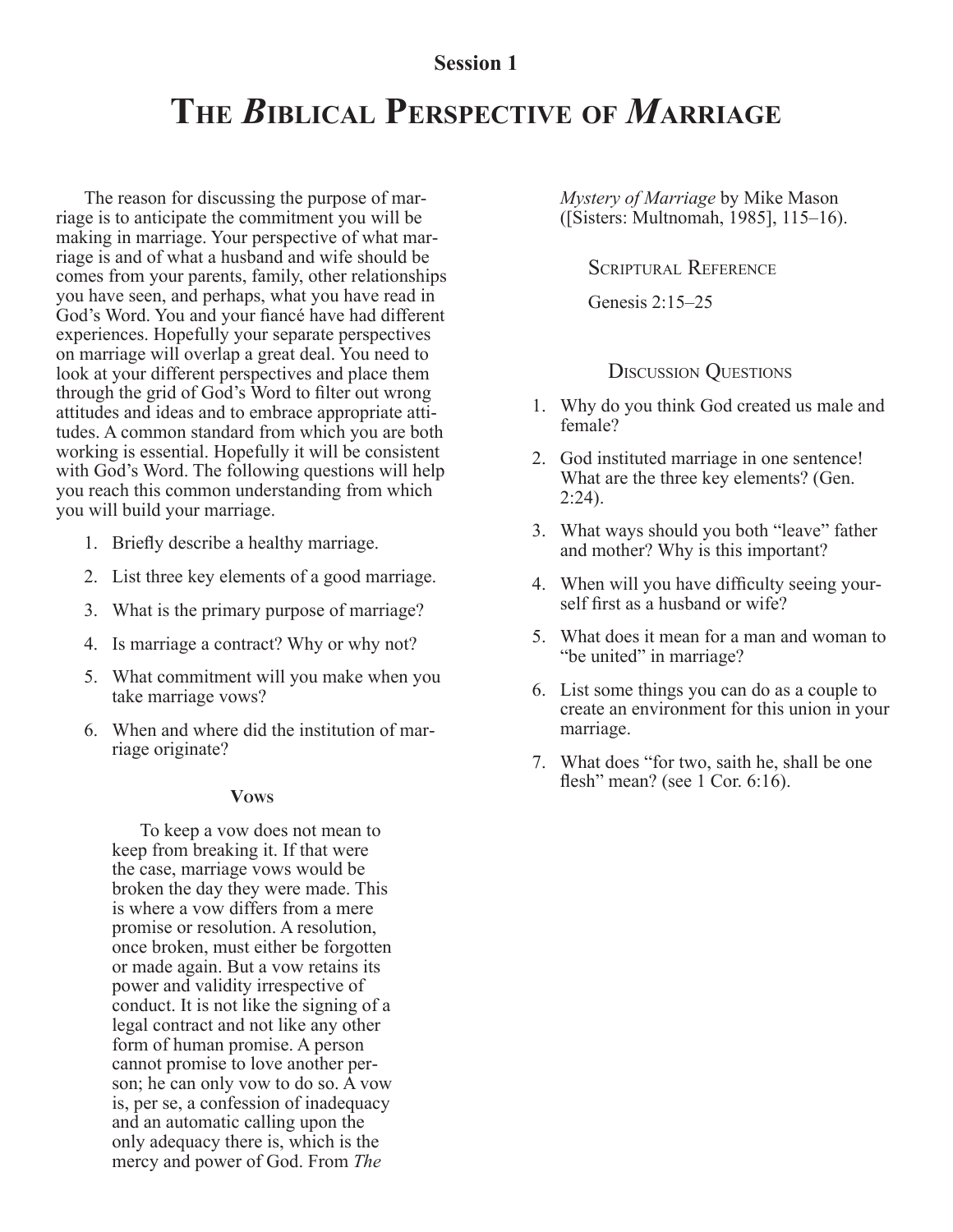SCRIPTURAL REFERENCE

Genesis 3:1–21

### DISCUSSION QUESTIONS

- 1. Eve's sin appears to be that she doubted God's veracity, that he was honorable, good, and trustworthy. She believed the lie of the serpent (Satan) rather than God. How does this same sin affect you in your relationship with God and others?
- 2. Adam's sin appears to be one of pride. He did what he wanted rather than obey his Creator. How does pride impact your relationship with God and others?
- 3. How did this first couple's fall into rebellion against God change their relationship with God and with one another?
- **4. What other aspects of the Fall and God's subsequent curse will cause tension and ambiguity in your marriage relationship?**

The apostle Paul was writing to Christians in the following two passages. He addressed the implications of being loved by God and the results of the Holy Spirit's working in the life of the believer.

Colossians 3:12–17

Galatians 5:22–23

## DISCUSSION QUESTIONS

- 1. What do you see in these two passages?
- **2. How is love central to the work of God in the heart of the believer? Where does this love come from?**
- 3. What virtues from these two passages do you see in your fiancé?